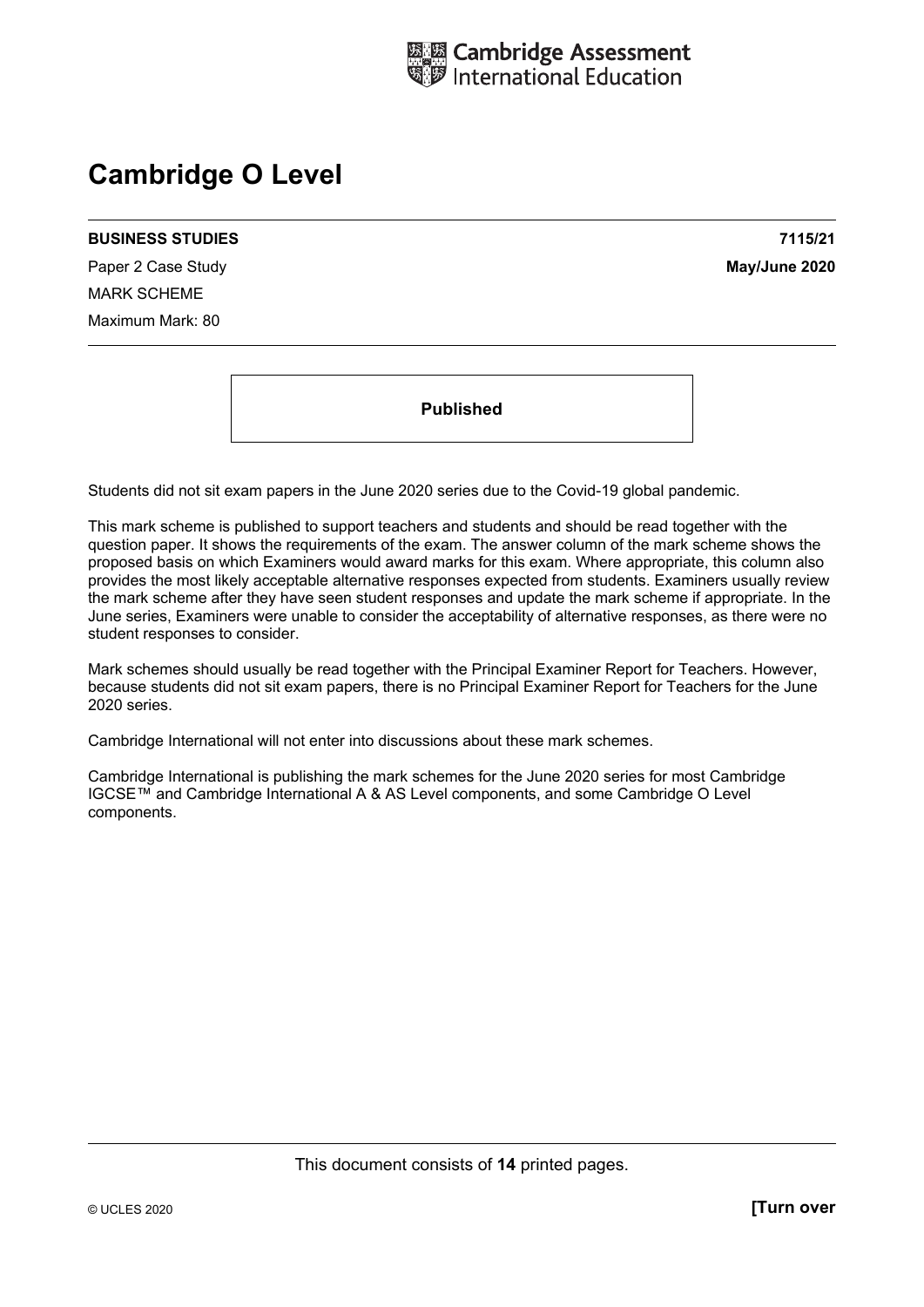# **Generic Marking Principles**

These general marking principles must be applied by all examiners when marking candidate answers. They should be applied alongside the specific content of the mark scheme or generic level descriptors for a question. Each question paper and mark scheme will also comply with these marking principles.

GENERIC MARKING PRINCIPLE 1:

Marks must be awarded in line with:

- the specific content of the mark scheme or the generic level descriptors for the question
- the specific skills defined in the mark scheme or in the generic level descriptors for the question
- the standard of response required by a candidate as exemplified by the standardisation scripts.

GENERIC MARKING PRINCIPLE 2:

Marks awarded are always **whole marks** (not half marks, or other fractions).

GENERIC MARKING PRINCIPLE 3:

Marks must be awarded **positively**:

- marks are awarded for correct/valid answers, as defined in the mark scheme. However, credit is given for valid answers which go beyond the scope of the syllabus and mark scheme, referring to your Team Leader as appropriate
- marks are awarded when candidates clearly demonstrate what they know and can do
- marks are not deducted for errors
- marks are not deducted for omissions
- answers should only be judged on the quality of spelling, punctuation and grammar when these features are specifically assessed by the question as indicated by the mark scheme. The meaning, however, should be unambiguous.

GENERIC MARKING PRINCIPLE 4:

Rules must be applied consistently e.g. in situations where candidates have not followed instructions or in the application of generic level descriptors.

GENERIC MARKING PRINCIPLE 5:

Marks should be awarded using the full range of marks defined in the mark scheme for the question (however; the use of the full mark range may be limited according to the quality of the candidate responses seen).

GENERIC MARKING PRINCIPLE 6:

Marks awarded are based solely on the requirements as defined in the mark scheme. Marks should not be awarded with grade thresholds or grade descriptors in mind.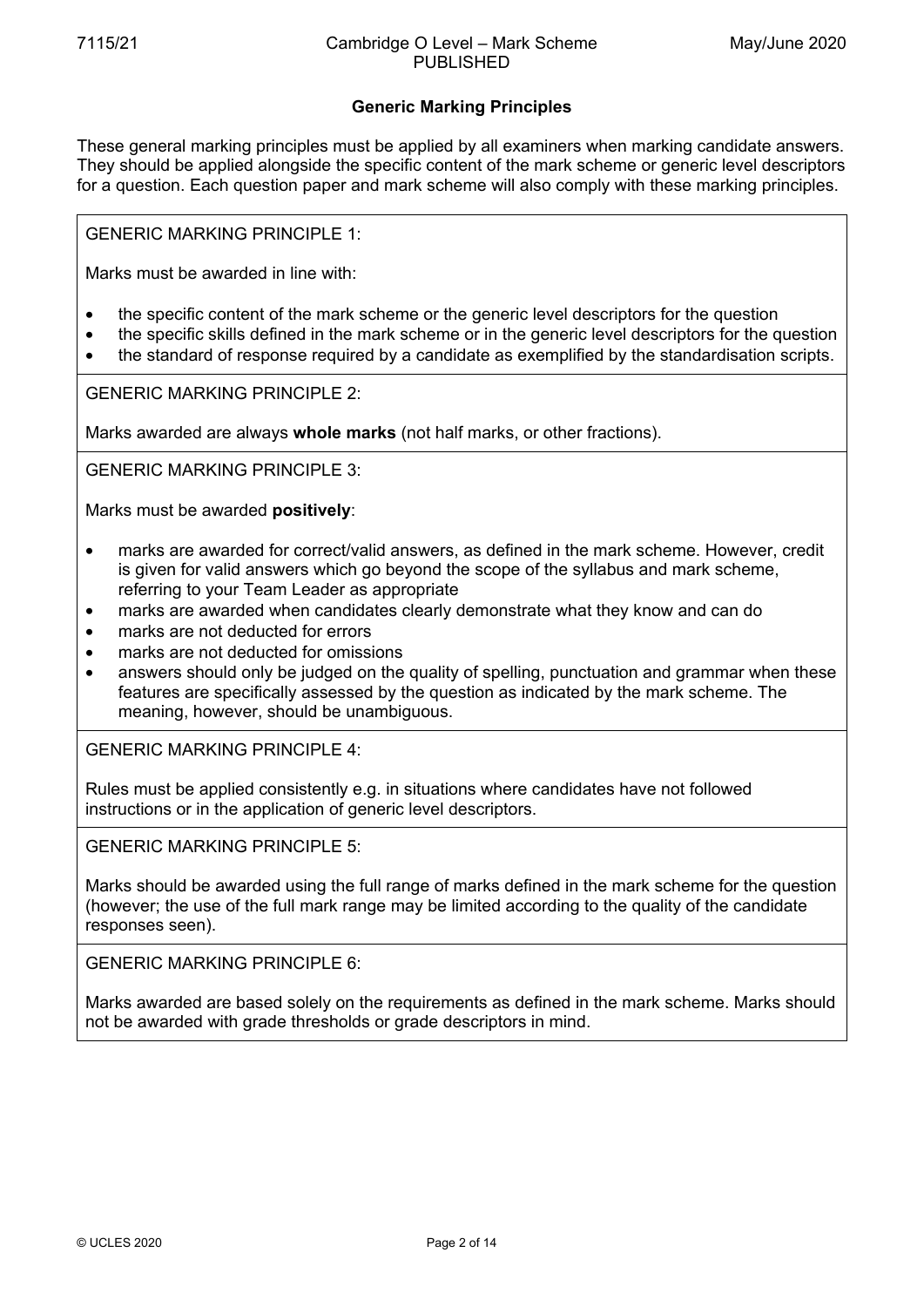| Question | <b>Answer</b>                                                                                                                                                                                                                                                                                                                                                                                                                                                                                                                                                                                                                                                                                                                                                                                                                                                                                                                                                                                                                                           | <b>Marks</b> |  |  |  |
|----------|---------------------------------------------------------------------------------------------------------------------------------------------------------------------------------------------------------------------------------------------------------------------------------------------------------------------------------------------------------------------------------------------------------------------------------------------------------------------------------------------------------------------------------------------------------------------------------------------------------------------------------------------------------------------------------------------------------------------------------------------------------------------------------------------------------------------------------------------------------------------------------------------------------------------------------------------------------------------------------------------------------------------------------------------------------|--------------|--|--|--|
| 1(a)     | Explain four characteristics that make Simon a successful<br>entrepreneur.                                                                                                                                                                                                                                                                                                                                                                                                                                                                                                                                                                                                                                                                                                                                                                                                                                                                                                                                                                              | 8            |  |  |  |
|          | Award 1 mark for each relevant characteristic (maximum of four):                                                                                                                                                                                                                                                                                                                                                                                                                                                                                                                                                                                                                                                                                                                                                                                                                                                                                                                                                                                        |              |  |  |  |
|          | Relevant characteristics might include:                                                                                                                                                                                                                                                                                                                                                                                                                                                                                                                                                                                                                                                                                                                                                                                                                                                                                                                                                                                                                 |              |  |  |  |
|          | Self-confident – decision to leave full-time job 6 months ago<br>$\bullet$<br>Creative – created new drinks to attract additional customers<br>$\bullet$<br>Independent – willing to go with own ideas to produce new types of<br>$\bullet$<br>drinks<br>Hard worker – prepared to do all the work himself by making all the<br>$\bullet$<br>drinks at his home and selling them at a market stall<br>Risk taker – gave up a well-paid job and risked losing personal assets<br>$\bullet$<br>Effective communicator – persuades others to buy his new drinks when<br>$\bullet$<br>he is selling them on a market stall<br>Optimistic – think positively about new business and wants to rapidly<br>$\bullet$<br>expand it<br>Innovative – creating a healthy alternative to mass produced drinks<br>$\bullet$<br>Award a maximum of one additional mark for each application of the<br>characteristic to the context.<br>Indicative response:<br>Simon is a risk taker (1) as he risked giving up his well-paid job to start his<br>own business (app). |              |  |  |  |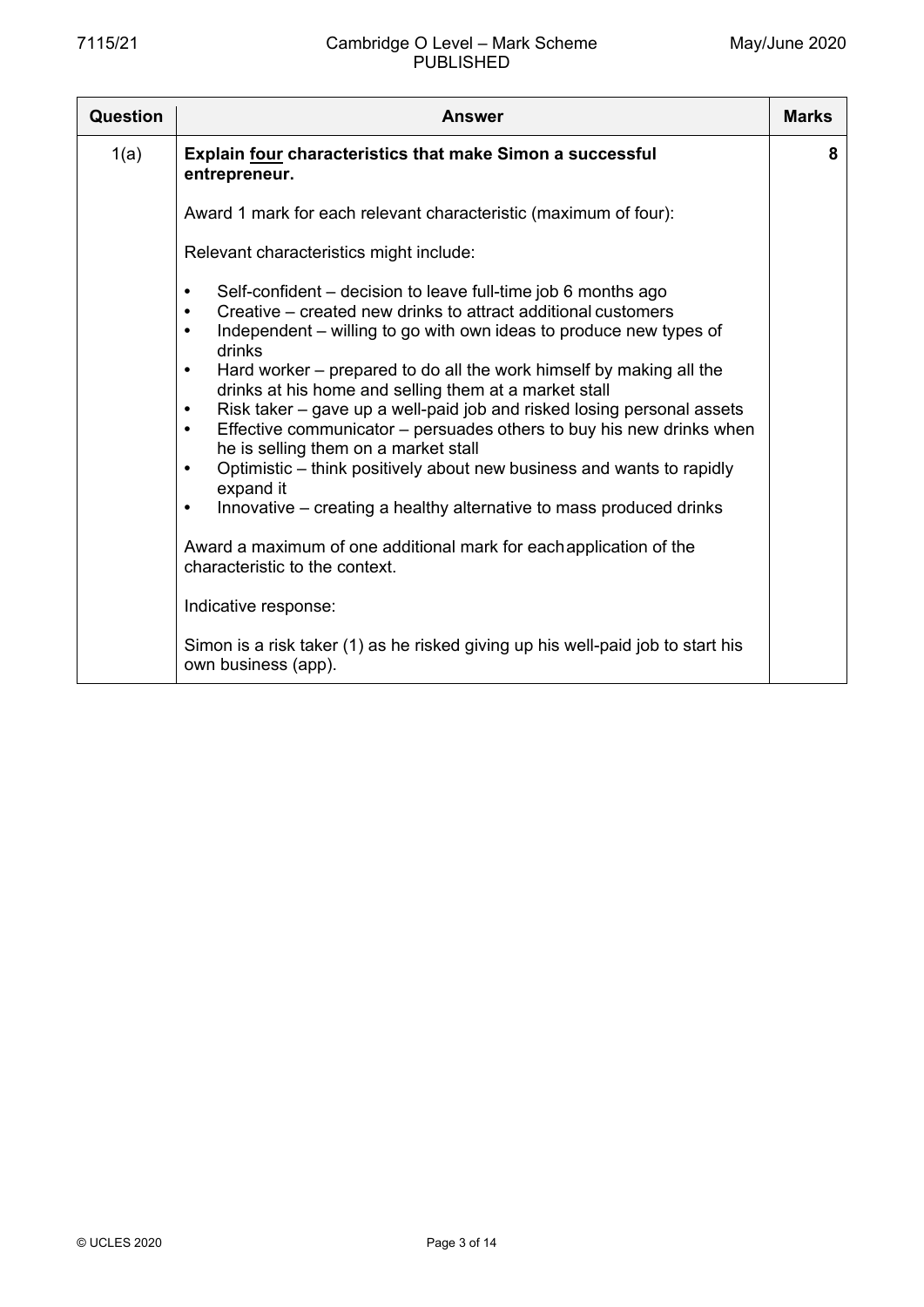| Question | <b>Answer</b>  |                                                                                                                                                                                                                  |              |    |  |
|----------|----------------|------------------------------------------------------------------------------------------------------------------------------------------------------------------------------------------------------------------|--------------|----|--|
| 1(b)     | answer.        | Explain the three main methods of production FJ could use to produce<br>its products in the factory. Which method should FJ use? Justify your                                                                    |              | 12 |  |
|          | Level          | Description                                                                                                                                                                                                      | <b>Marks</b> |    |  |
|          |                | Sound application of knowledge and understanding of<br>relevant business concepts using appropriate terminology.<br>Detailed discussion of two or more methods.                                                  |              |    |  |
|          | 3              | Well-justified recommendation.                                                                                                                                                                                   | $9 - 12$     |    |  |
|          |                | Candidates discussing three methods in detail, in context<br>and with well-justified recommendation including why the<br>alternative methods were rejected should be rewarded<br>with the top marks in the band. |              |    |  |
|          |                | Sound application of knowledge and understanding of<br>relevant business concepts using appropriate terminology.                                                                                                 |              |    |  |
|          |                | Detailed discussion of at least one method.                                                                                                                                                                      |              |    |  |
|          | $\overline{2}$ | Judgement with some justification/some evaluation of<br>choice made.                                                                                                                                             | $5 - 8$      |    |  |
|          |                | Candidates discussing of two or more methods in detail<br>and applying it to the case should be rewarded with the<br>top marks in the band.                                                                      |              |    |  |
|          |                | Limited application of knowledge and understanding of<br>relevant business concepts.                                                                                                                             |              |    |  |
|          | 1              | Limited ability to discuss the methods with little/no<br>explanation.                                                                                                                                            | $1 - 4$      |    |  |
|          |                | Simple judgement with limited justification/limited<br>evaluation of choice made.                                                                                                                                |              |    |  |
|          |                | Candidates outlining three methods in context should be<br>rewarded with the top marks in the band.                                                                                                              |              |    |  |
|          | 0              | No creditable response.                                                                                                                                                                                          | 0            |    |  |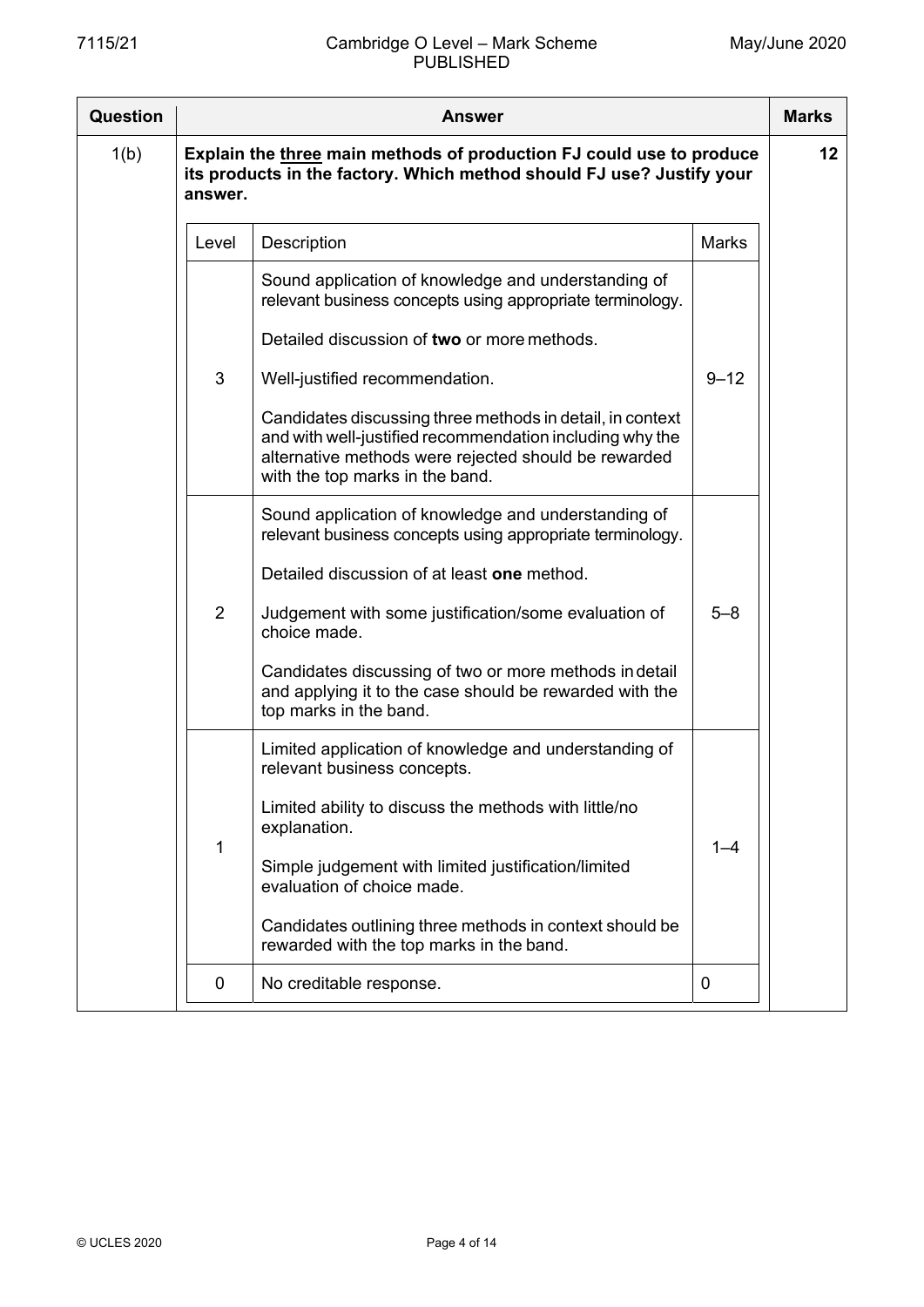# 7115/21 Cambridge O Level – Mark Scheme PUBLISHED

| Question | Answer                         |                                                                                                                                                                                                                                                                                                                                                                                                                    |                                                                                                                                                                                                                                                                                                                                                 |  |  |  |
|----------|--------------------------------|--------------------------------------------------------------------------------------------------------------------------------------------------------------------------------------------------------------------------------------------------------------------------------------------------------------------------------------------------------------------------------------------------------------------|-------------------------------------------------------------------------------------------------------------------------------------------------------------------------------------------------------------------------------------------------------------------------------------------------------------------------------------------------|--|--|--|
| 1(b)     | Relevant points might include: |                                                                                                                                                                                                                                                                                                                                                                                                                    |                                                                                                                                                                                                                                                                                                                                                 |  |  |  |
|          |                                | Advantages                                                                                                                                                                                                                                                                                                                                                                                                         | <b>Disadvantages</b>                                                                                                                                                                                                                                                                                                                            |  |  |  |
|          | Job                            | Suitable for one-off<br>$\bullet$<br>drinks<br>Needs exact<br>$\bullet$<br>requirements of<br>customers<br>Higher price charged<br>$\bullet$<br>for product                                                                                                                                                                                                                                                        | Skilled labour may<br>$\bullet$<br>be required - higher<br>wages - higher<br>costs<br>Costs higher as<br>$\bullet$<br>labour intensive and<br>specially ordered<br>fruits used<br><b>Production takes</b><br>longer than other<br>two methods                                                                                                   |  |  |  |
|          | <b>Batch</b>                   | Flexible way of<br>$\bullet$<br>working - can easily<br>change to produce<br>different drinks<br>Still some variety for<br>$\bullet$<br>workers in their jobs<br>More variety of<br>$\bullet$<br>products produced-<br>consumers will have<br>more choice                                                                                                                                                          | Can be expensive if<br>$\bullet$<br>semi-finished drinks<br>need moving around<br>the factory<br>Machines have to be<br>$\bullet$<br>reset between<br>batches<br>delay in<br>production<br>lower<br>productivity<br>Warehouse space<br>$\bullet$<br>needed for fruits<br>and finished batches<br>of $drinks - cost$ of<br>space                 |  |  |  |
|          | Flow                           | High output of<br>$\bullet$<br>standardised drinks<br>Cost to make each<br>$\bullet$<br>drink is low<br>Easier for capital<br>$\bullet$<br>intensive production<br>methods to be used<br>May use lower<br>$\bullet$<br>skilled workers as<br>machines can be<br>used in the<br>production line<br>May benefit from<br>$\bullet$<br>economies of scale<br>as may buy the 2<br>types of fruit<br>ingredients in bulk | Can be boring for<br>workers - less<br>motivated<br>Storage costs may<br>$\bullet$<br>be high unless use<br><b>JIT</b><br>Capital costs of<br>$\bullet$<br>setting up production<br>line are high<br>If one machine<br>$\bullet$<br>breaks down, then<br>the whole production<br>line may have to be<br>halted with no fruit<br>drinks produced |  |  |  |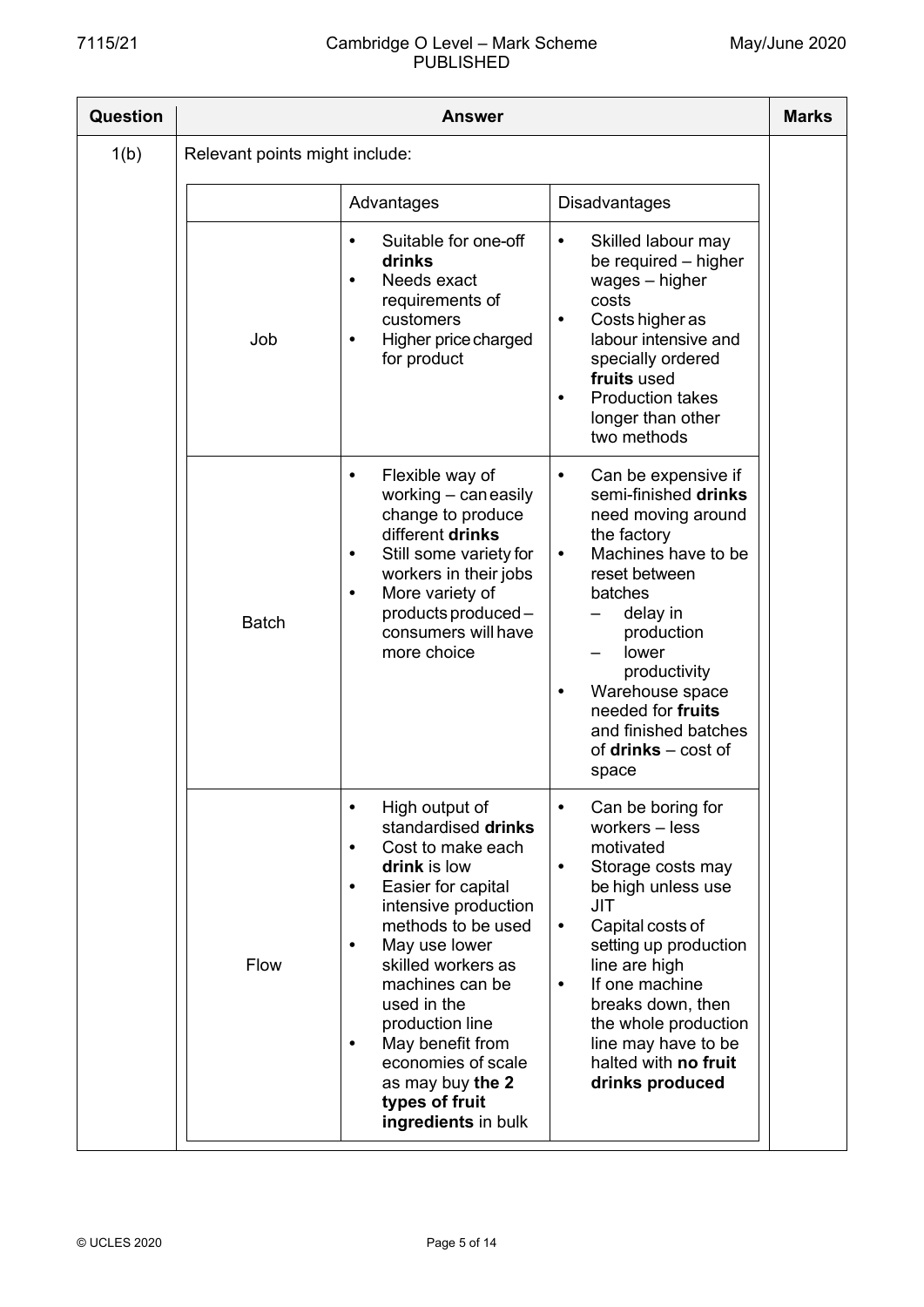| <b>Question</b> | <b>Answer</b>  |                                                                                                                                                                                                                                                                                                                                                                                                                                                                                                                                                                                                      |  |  |  |
|-----------------|----------------|------------------------------------------------------------------------------------------------------------------------------------------------------------------------------------------------------------------------------------------------------------------------------------------------------------------------------------------------------------------------------------------------------------------------------------------------------------------------------------------------------------------------------------------------------------------------------------------------------|--|--|--|
| 1(b)            | Recommendation | Justification might include:<br>Batch will be the best as different types of<br>healthy drinks will be produced but not in large<br>enough quantities to make flow production<br>viable until the business has grown significantly.<br>Flow production will allow more automated<br>machinery to be installed in the factory which will<br>reduce unit costs than if job or batch production<br>is used. Lower prices for the fruit drinks may<br>then be charged leading to higher demand. Also<br>supply to the additional market stalls can easily<br>be met and the business can expand quickly. |  |  |  |

| <b>Question</b> | <b>Answer</b>                                                                                                                                                                                                                                                                                                                                                                                                                                                                                                                                                                                                               | <b>Marks</b> |
|-----------------|-----------------------------------------------------------------------------------------------------------------------------------------------------------------------------------------------------------------------------------------------------------------------------------------------------------------------------------------------------------------------------------------------------------------------------------------------------------------------------------------------------------------------------------------------------------------------------------------------------------------------------|--------------|
| 2(a)            | Explain one advantage and one disadvantage to Simon of using<br>crowd-funding as a source of finance for FJ.                                                                                                                                                                                                                                                                                                                                                                                                                                                                                                                | 8            |
|                 | Award 1 mark for each relevant advantage/disadvantage (maximum of two):                                                                                                                                                                                                                                                                                                                                                                                                                                                                                                                                                     |              |
|                 | Relevant advantages might include:                                                                                                                                                                                                                                                                                                                                                                                                                                                                                                                                                                                          |              |
|                 | May have no initial fees to be paid to the crowd-funding platform<br>$\bullet$<br>Allows public reaction to the new business venture to be tested<br>Can be a fast way to raise substantial sums of money<br>$\bullet$<br>May be used when other more 'traditional' sources are notavailable<br>$\bullet$                                                                                                                                                                                                                                                                                                                   |              |
|                 | Relevant disadvantages might include:                                                                                                                                                                                                                                                                                                                                                                                                                                                                                                                                                                                       |              |
|                 | Crowd-funding platforms may reject Simon's proposal if it is not well<br>$\bullet$<br>thought through<br>If total amount required is not raised, then the finance promised will<br>$\bullet$<br>have to be repaid<br>Interest from the public will need to be generated to increase the chance<br>$\bullet$<br>of successfully raising the amount required<br>May allow competitors to steal the idea and reach the market first<br>$\bullet$<br>Award a maximum of 3 additional marks for each explanation of the<br>advantage and disadvantage of using crowd-funding. - one of which must<br>be applied to this context. |              |
|                 | For example:                                                                                                                                                                                                                                                                                                                                                                                                                                                                                                                                                                                                                |              |
|                 | Crowd-funding will allow large amounts of capital to be raised (1) so Simon can<br>start producing a large output of fruit drinks quickly (app). This will allow<br>Simon to enter the new market before competitors can copy his drinks (1)<br>and he will not have to pay back the money, unlike a bank loan. (1)                                                                                                                                                                                                                                                                                                         |              |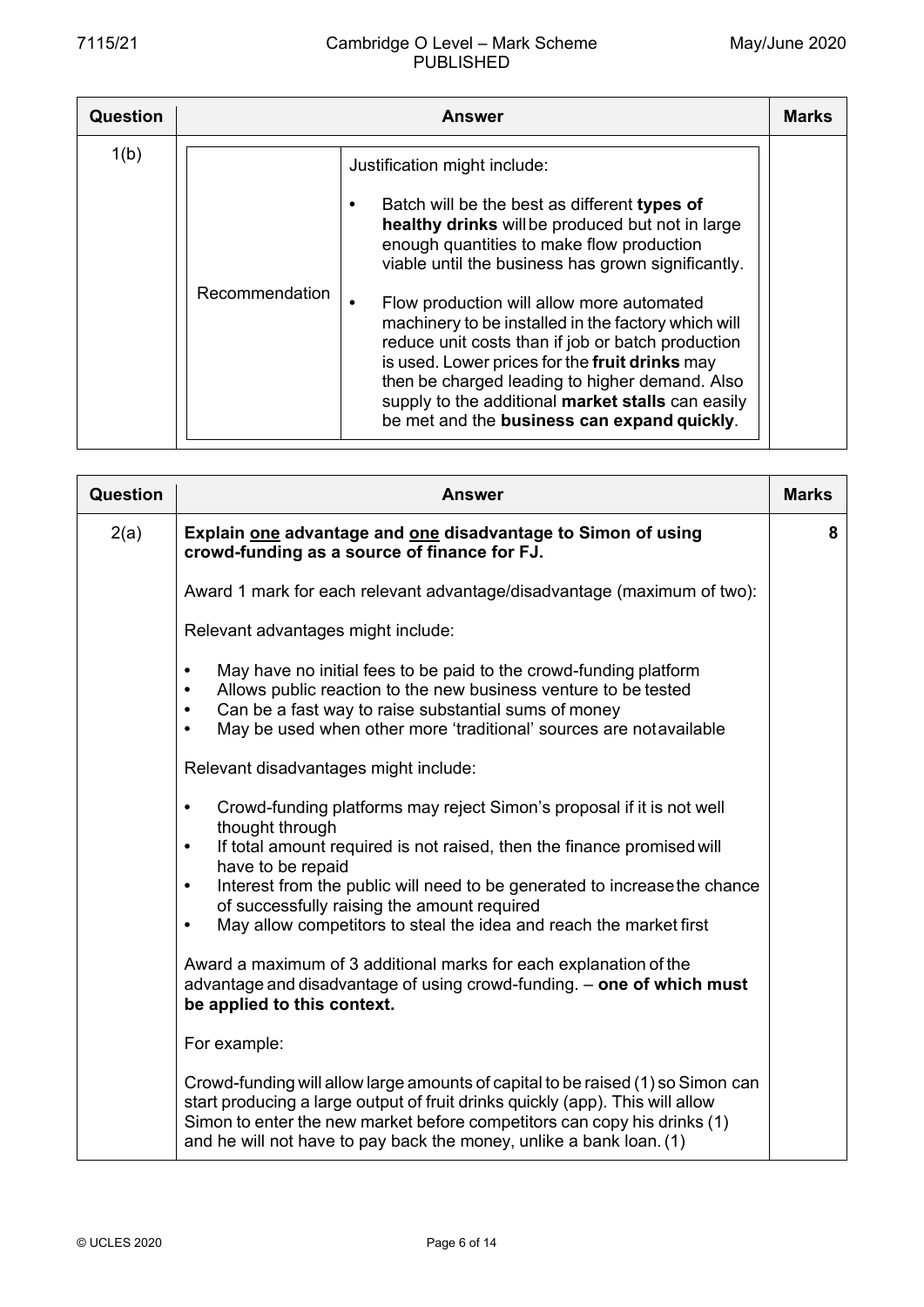| <b>Question</b> | <b>Answer</b>                       |                                                                                                                                                                                                                  |              |    |  |  |
|-----------------|-------------------------------------|------------------------------------------------------------------------------------------------------------------------------------------------------------------------------------------------------------------|--------------|----|--|--|
| 2(b)            |                                     | Consider the following three methods of market research Simon used.<br>Which do you think is the best method to use when deciding which<br>product to produce? Justify your answer.                              |              | 12 |  |  |
|                 | $\bullet$<br>$\bullet$<br>$\bullet$ | <b>Online questionnaire</b><br>Accessing government population data<br><b>Focus group</b>                                                                                                                        |              |    |  |  |
|                 | Level                               | Description                                                                                                                                                                                                      | <b>Marks</b> |    |  |  |
|                 |                                     | Sound application of knowledge and understanding of<br>relevant business concepts using appropriate<br>terminology.                                                                                              |              |    |  |  |
|                 | 3                                   | Detailed discussion of two or more methods of market<br>research.                                                                                                                                                | $9 - 12$     |    |  |  |
|                 |                                     | Well-justified conclusion.                                                                                                                                                                                       |              |    |  |  |
|                 |                                     | Candidates discussing the three methods in detail, in<br>context and with well-justified conclusion including why<br>the alternative methods were rejected should be rewarded<br>with the top marks in the band. |              |    |  |  |
|                 |                                     | Sound application of knowledge and understanding of<br>relevant business concepts using appropriate<br>terminology.                                                                                              |              |    |  |  |
|                 |                                     | Detailed discussion of at least one method.                                                                                                                                                                      |              |    |  |  |
|                 | $\overline{2}$                      | Judgement with some justification/some evaluation of<br>choice made.                                                                                                                                             | $5 - 8$      |    |  |  |
|                 |                                     | Candidates discussing two or more methods in detail and<br>applying it to the case should be rewarded with the top<br>marks in the band.                                                                         |              |    |  |  |
|                 |                                     | Limited application of knowledge and understanding of<br>relevant business concepts.                                                                                                                             |              |    |  |  |
|                 |                                     | Limited ability to discuss the methods of market research<br>with little/no explanation.                                                                                                                         |              |    |  |  |
|                 | 1                                   | Simple judgement with limited justification/limited<br>evaluation of choice made.                                                                                                                                | $1 - 4$      |    |  |  |
|                 |                                     | Candidates outlining the three methods of market<br>research in context should be rewarded with the top marks<br>in the band.                                                                                    |              |    |  |  |
|                 | 0                                   | No creditable response.                                                                                                                                                                                          | 0            |    |  |  |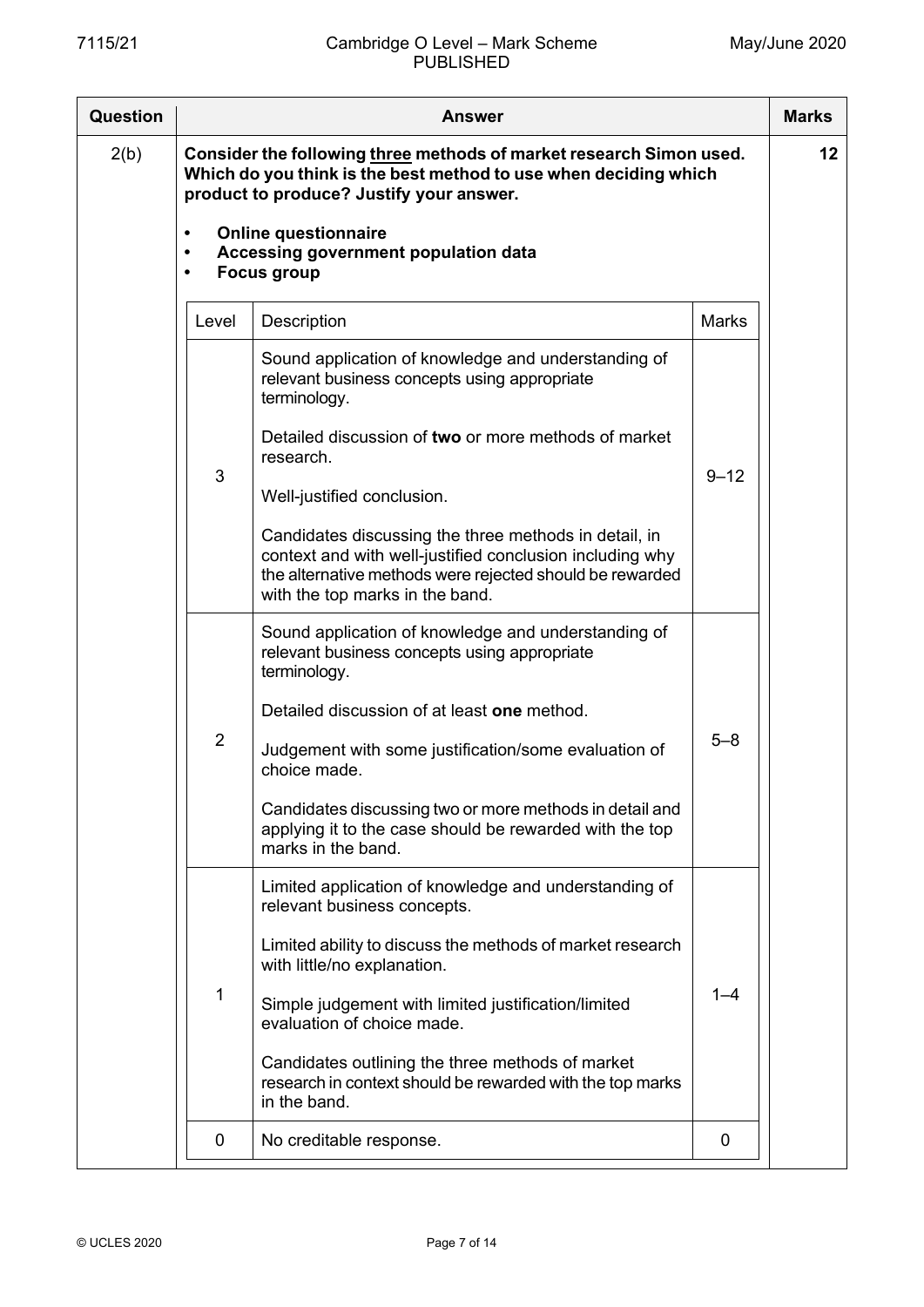| Question | <b>Marks</b><br><b>Answer</b>              |                                                                                                                                                                                                                                                                                                                                                                                                                                                                                                                                                                                                                                                                                                                                                                                                                                                                                                                                                                                                                      |  |  |  |
|----------|--------------------------------------------|----------------------------------------------------------------------------------------------------------------------------------------------------------------------------------------------------------------------------------------------------------------------------------------------------------------------------------------------------------------------------------------------------------------------------------------------------------------------------------------------------------------------------------------------------------------------------------------------------------------------------------------------------------------------------------------------------------------------------------------------------------------------------------------------------------------------------------------------------------------------------------------------------------------------------------------------------------------------------------------------------------------------|--|--|--|
| 2(b)     | Relevant points might include:             |                                                                                                                                                                                                                                                                                                                                                                                                                                                                                                                                                                                                                                                                                                                                                                                                                                                                                                                                                                                                                      |  |  |  |
|          | Online<br>questionnaire                    | Faster with quicker replies than other forms of<br>$\bullet$<br>survey<br>Cheaper to collect quantitative data about<br>$\bullet$<br>customer purchases of drinks than interviews<br>Can collate results about customer consumption<br>$\bullet$<br>of healthy drinks saving Simon time<br>But with no interviewer questions may not be<br>$\bullet$<br>understood and answers less valid<br>May not gain a wide range of views if people do<br>$\bullet$<br>not have the internet                                                                                                                                                                                                                                                                                                                                                                                                                                                                                                                                   |  |  |  |
|          | Accessing<br>government<br>population data | Quicker to collect than primary sources<br>٠<br>Gives an idea of age groups in the local area and<br>$\bullet$<br>total size of the market for fruit drinks<br>But this does tell Simon which fruit juices<br>$\bullet$<br>people will like<br>May be out of date<br>$\bullet$<br>Data is available to all drink's businesses<br>$\bullet$<br>including competitors                                                                                                                                                                                                                                                                                                                                                                                                                                                                                                                                                                                                                                                  |  |  |  |
|          | Focus group                                | Qualitative data so opinions on different fresh fruit<br>$\bullet$<br>drinks can be gathered<br>Questions can be explained so opinions on which<br>$\bullet$<br>fruits to include in drinks is more reliable<br>Quicker and cheaper than individual interviews<br>$\bullet$<br>Primary research is up to date and relevant<br>$\bullet$<br>But expensive and time consuming to collect<br>$\bullet$<br>Discussion could be biased if some of panel<br>$\bullet$<br>members have strong opinions on which fruits<br>to include in drinks                                                                                                                                                                                                                                                                                                                                                                                                                                                                              |  |  |  |
|          | Conclusion                                 | Justification might include:<br>If opinions are required, then focus group or<br>online questionnaire may be better as gain this<br>data directly from potential customers. Also, if the<br>budget for market research is high then a focus<br>group will gather more qualitative data that may be<br>more useful in developing the most successful<br>new fruit drinks.<br>If only data on the total market is required, then<br>$\bullet$<br>accessing government population data might be<br>best as it is cheap to collect and readily available<br>giving details of the total size of the market for<br>fruit drinks. It also does not take much time to<br>collect unlike a focus group that will need to be set<br>up, participants selected and invited to attend.<br>Then the focus group will need to be led by an<br>experienced market researcher or the data may<br>be less accurate. An online questionnaire will still<br>also need to have a suitable sample of<br>respondents for it to be useful. |  |  |  |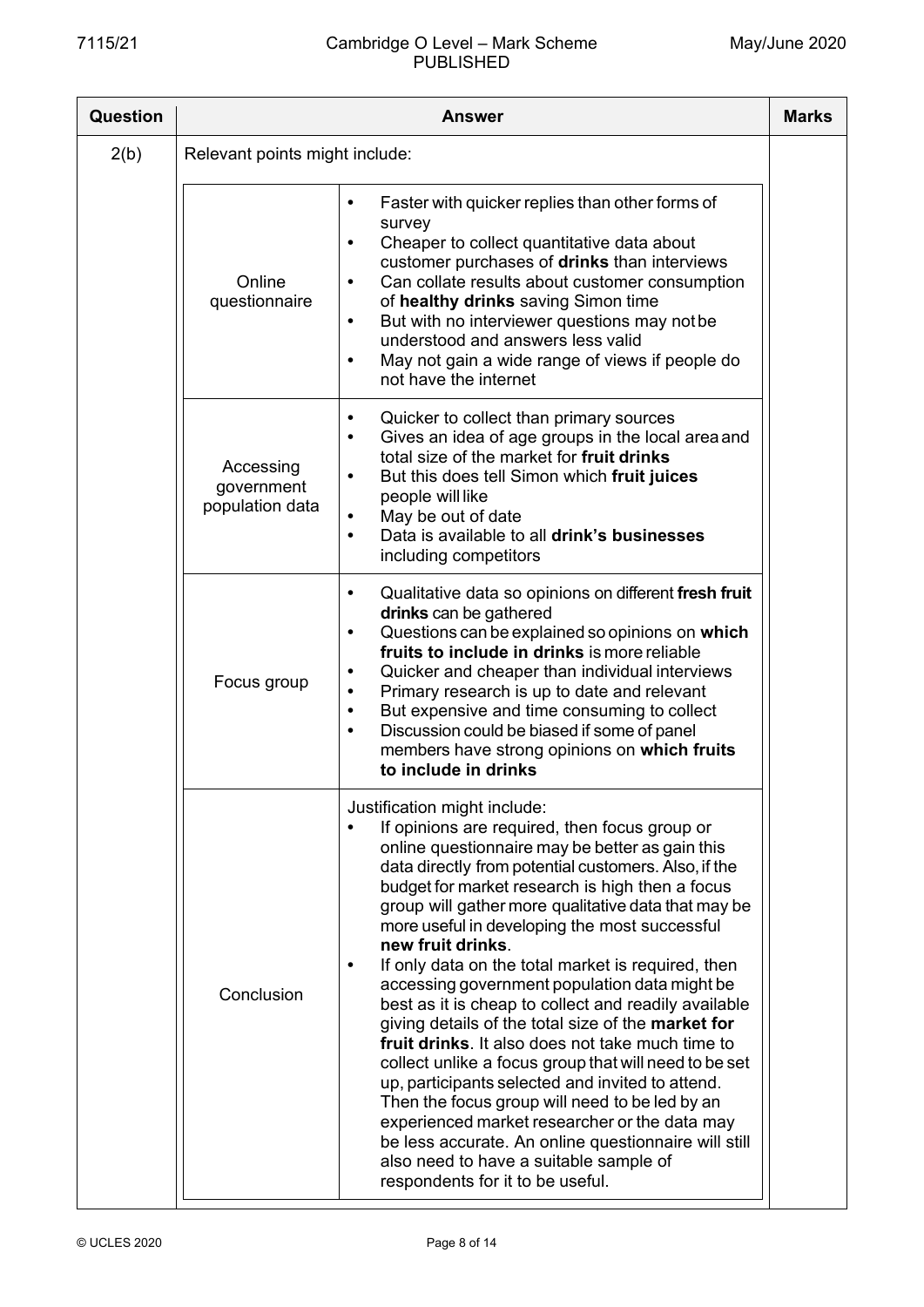| Question | Answer                                                                                                                                                                                                                                                                                       |   |  |  |  |
|----------|----------------------------------------------------------------------------------------------------------------------------------------------------------------------------------------------------------------------------------------------------------------------------------------------|---|--|--|--|
| 3(a)     | Explain four ways an increase in government spending may affect a<br>business.                                                                                                                                                                                                               | 8 |  |  |  |
|          | Award 1 mark for each relevant way (maximum of four ways).                                                                                                                                                                                                                                   |   |  |  |  |
|          | Relevant ways might include:                                                                                                                                                                                                                                                                 |   |  |  |  |
|          | Government may increase purchases from other businesses -<br>increasing demands for its products<br>May lead to higher inflation - increase business costs<br>May reduce unemployment - increase consumer spending<br>May lead to a need to increase taxes - reducing consumer spending<br>٠ |   |  |  |  |
|          | Award a maximum of 1 additional mark for explanation of how an increase in<br>government spending may affect a business.                                                                                                                                                                     |   |  |  |  |
|          | For example:                                                                                                                                                                                                                                                                                 |   |  |  |  |
|          | Government may increase purchases from other businesses (1) increasing the<br>revenue of these businesses (1).                                                                                                                                                                               |   |  |  |  |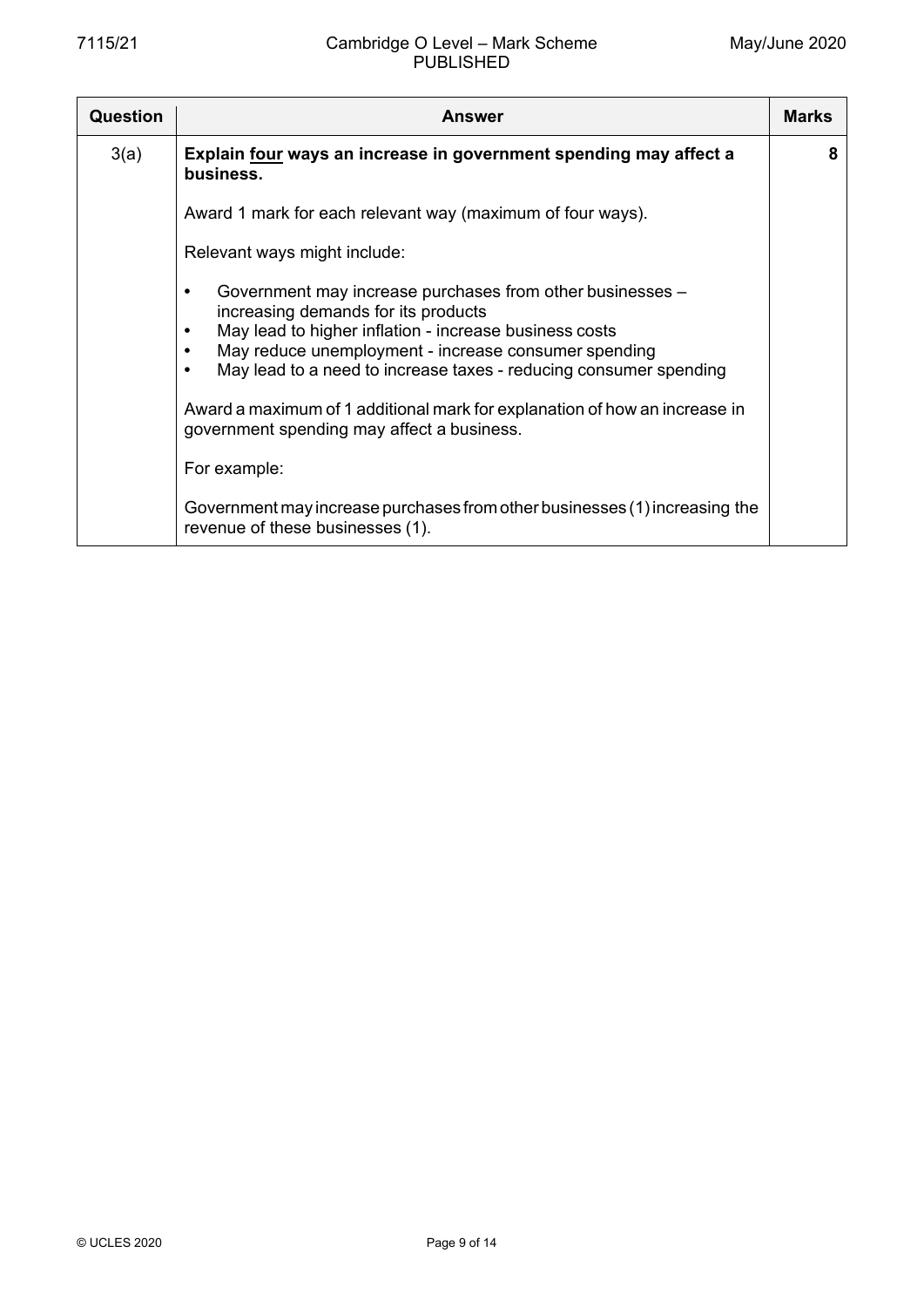| Question | Answer         |                                                                                                                                                                                                                                                                                                                                                                                           |              |    |  |  |
|----------|----------------|-------------------------------------------------------------------------------------------------------------------------------------------------------------------------------------------------------------------------------------------------------------------------------------------------------------------------------------------------------------------------------------------|--------------|----|--|--|
| 3(b)     |                | Referring to Appendix 2, consider the suitability of the three applicants<br>for the position of manager. Which applicant should Simon select?<br>Justify your answer.                                                                                                                                                                                                                    |              | 12 |  |  |
|          | Level          | Description                                                                                                                                                                                                                                                                                                                                                                               | <b>Marks</b> |    |  |  |
|          |                | Sound application of knowledge and understanding of<br>relevant business concepts using appropriate terminology.<br>Detailed discussion of two or more applicants.                                                                                                                                                                                                                        |              |    |  |  |
|          | 3              | Well-justified recommendation.<br>Candidates discussing all three applicants in detail, in<br>context and with well-justified recommendation including<br>why the alternative applicants were rejected should be<br>rewarded with the top marks in the band.                                                                                                                              | $9 - 12$     |    |  |  |
|          | $\overline{2}$ | Sound application of knowledge and understanding of<br>relevant business concepts using appropriate terminology.<br>Detailed discussion of at least one applicant.<br>Judgement with some justification/some evaluation of<br>choice made.<br>Candidates discussing two or more applicants in detail<br>and applying it to the case should be rewarded with the<br>top marks in the band. | $5 - 8$      |    |  |  |
|          | 1              | Limited application of knowledge and understanding of<br>relevant business concepts.<br>Limited ability to discuss the applicants with little/no<br>explanation.<br>Simple judgement with limited justification/limited<br>evaluation of choice made.<br>Candidates outlining all three applicants in context should<br>be rewarded with the top marks in the band.                       | $1 - 4$      |    |  |  |
|          | 0              | No creditable response.                                                                                                                                                                                                                                                                                                                                                                   | 0            |    |  |  |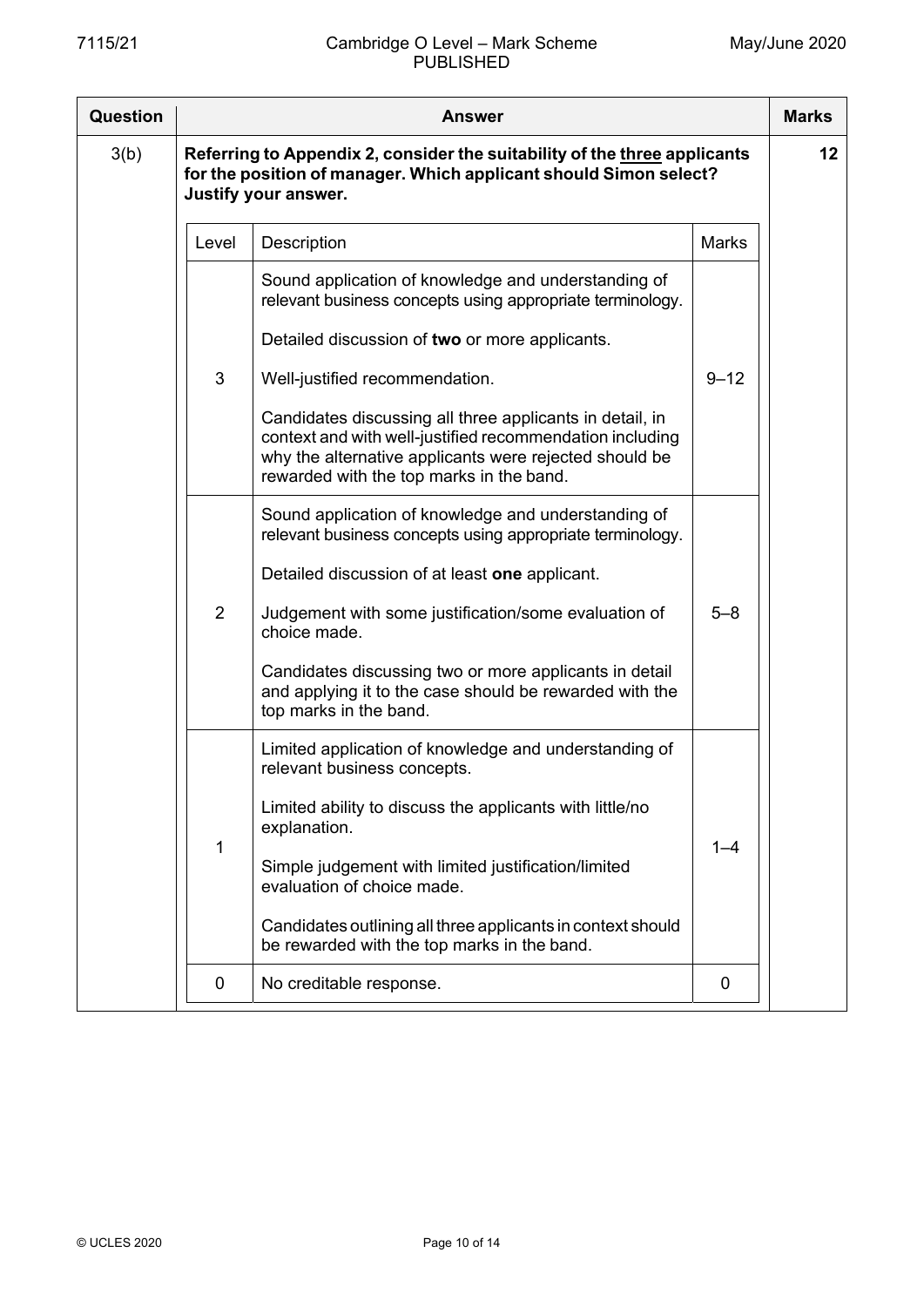## 7115/21 Cambridge O Level – Mark Scheme PUBLISHED

| Question |                                | <b>Answer</b>                                                                                                                                                                                                                                                                                                                                                                                                                                                                                                                                                                                                                                                                                                                                 |  |  |  |  |
|----------|--------------------------------|-----------------------------------------------------------------------------------------------------------------------------------------------------------------------------------------------------------------------------------------------------------------------------------------------------------------------------------------------------------------------------------------------------------------------------------------------------------------------------------------------------------------------------------------------------------------------------------------------------------------------------------------------------------------------------------------------------------------------------------------------|--|--|--|--|
| 3(b)     | Relevant points might include: |                                                                                                                                                                                                                                                                                                                                                                                                                                                                                                                                                                                                                                                                                                                                               |  |  |  |  |
|          | Joe                            | Inexperienced as only worked part-time<br>$\bullet$<br>Doesn't want to work long hours so may not<br>$\bullet$<br>work hard for Simon<br>Has experience of the food and drink industry<br>and already trained in hygiene regulations so<br>saving time and money<br>But cheapest at \$6 hourly wage of the three so<br>$\bullet$<br>costs will be lower                                                                                                                                                                                                                                                                                                                                                                                       |  |  |  |  |
|          | Zabeen                         | Experience of management – may be skilled to<br>$\bullet$<br>manage the market stalls without training<br>No qualifications so may not have much ability<br>$\bullet$<br>to learn - training less effective<br>Ambitious so may be keen to do well and impress<br>$\bullet$<br>Simon<br>But the most expensive at \$15 per hour to<br>٠<br>employ so costs will be higher<br>May leave if better job comes along to higher<br>$\bullet$<br>costs of recruitment as need to replace her                                                                                                                                                                                                                                                        |  |  |  |  |
|          | Jim                            | Has experience of the food industry and<br>$\bullet$<br>already trained in hygiene regulations so<br>saving time and money<br>Enthusiastic and wants to do more<br>challenging work - will work hard to impress<br>Simon<br>Has already worked as a manager so no need<br>$\bullet$<br>to train him in what to $do$ – do the job quicker and<br>cheaper                                                                                                                                                                                                                                                                                                                                                                                       |  |  |  |  |
|          | Recommendation                 | Justification might include:<br>Joe is probably youngest and cheapest (at \$6<br>per hour) of the three applicants to employ but<br>has the least experience and Simon needs<br>someone reliable to make the stall successful.<br>Zabeen most experience but not on a food or<br>drinks stall. Also has no formal qualifications and<br>is the most expensive of the three applicants to<br>employ. As FJ is a new business it will need to<br>keep costs down.<br>Jim has hygiene certificate and so lower costs<br>than Zabeen as training not required. Has more<br>experience than Joe of working in a food and<br>drinks establishment. He is ambitious so will try<br>hard and more likely to help make the market<br>stall successful. |  |  |  |  |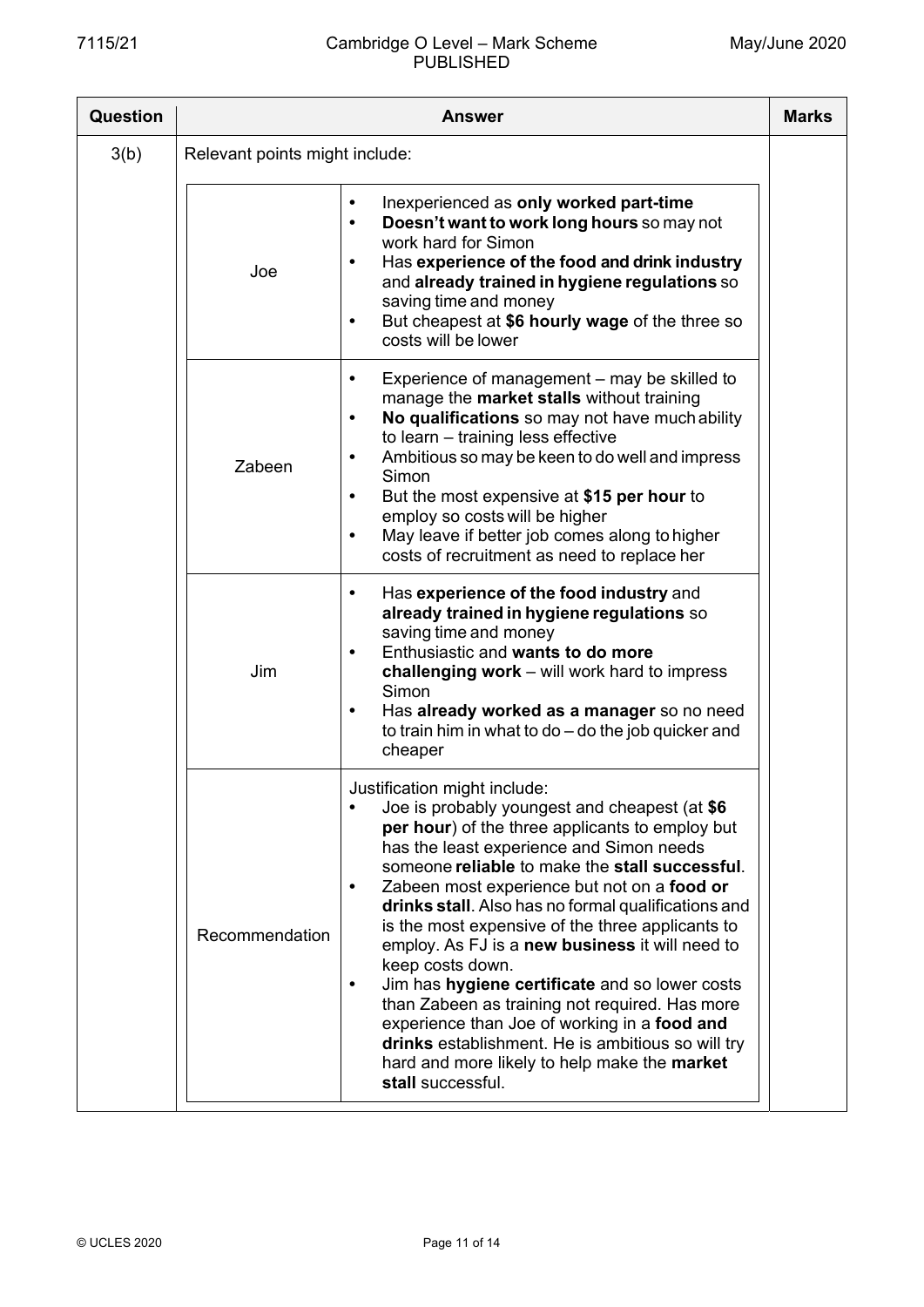| <b>Question</b> | <b>Answer</b>                                                                                                                                                                                                                                                                                                                              | <b>Marks</b> |
|-----------------|--------------------------------------------------------------------------------------------------------------------------------------------------------------------------------------------------------------------------------------------------------------------------------------------------------------------------------------------|--------------|
| 4(a)            | Explain two reasons why profit is important to FJ.                                                                                                                                                                                                                                                                                         | 8            |
|                 | Award 1 mark for each relevant reason (maximum of 2).                                                                                                                                                                                                                                                                                      |              |
|                 | Relevant reasons might include:<br>Return on investment<br>Source of retained profit for investment<br>Attracts business partners<br>٠<br>Enables Simon to pay a bonus to employees<br>٠<br>Award a maximum of 3 additional marks for each explanation of why profit is<br>important to FJ – one of which must be applied to this context. |              |
|                 | For example:                                                                                                                                                                                                                                                                                                                               |              |
|                 | As a return on his investment (1) as Simon gave up his job and risked his<br>own money in starting FJ (app). If no profit is made, then Simon could have<br>put his money elsewhere and gained a return on it (1) and he may decide to<br>close down FJ and start up another business. (1)                                                 |              |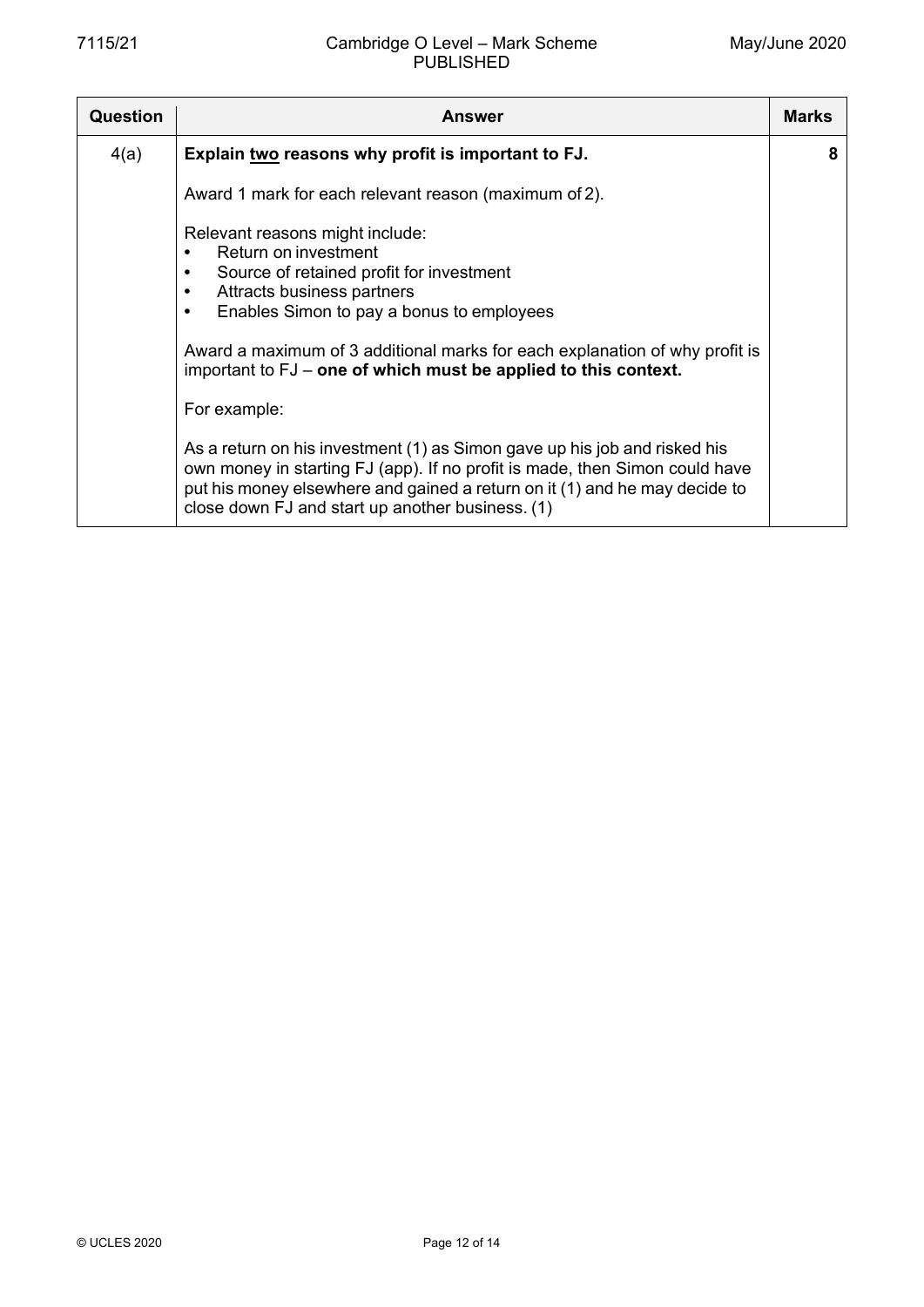| <b>Question</b> | <b>Answer</b> |                |                                                                                                                                                                                                                 |              |         |
|-----------------|---------------|----------------|-----------------------------------------------------------------------------------------------------------------------------------------------------------------------------------------------------------------|--------------|---------|
| 4(b)            |               |                | Consider the two products outlined in Appendix 3. Which product<br>should FJ produce? Justify your answer using relevant calculations.                                                                          |              | $12 \,$ |
|                 |               | Level          | Description                                                                                                                                                                                                     | <b>Marks</b> |         |
|                 |               |                | Sound application of knowledge and understanding of<br>relevant business concepts using appropriate<br>terminology.<br>Detailed discussion of both products.                                                    |              |         |
|                 |               | 3              | Well-justified recommendation.                                                                                                                                                                                  | $9 - 12$     |         |
|                 |               |                | Candidates discussing both products in detail, in<br>context and with well-justified recommendation<br>including why the alternative product was rejected<br>should be rewarded with the top marks in the band. |              |         |
|                 |               |                | Sound application of knowledge and understanding of<br>relevant business concepts using appropriate<br>terminology.                                                                                             |              |         |
|                 |               | $\overline{2}$ | Detailed discussion of at least one product.<br>Judgement with some justification/some evaluation of<br>choice made.                                                                                            | $5 - 8$      |         |
|                 |               |                | Candidates discussing both products in detail and<br>applying it to the case should be rewarded with the top<br>marks in the band.                                                                              |              |         |
|                 |               |                | Limited application of knowledge and understanding of<br>relevant business concepts.                                                                                                                            |              |         |
|                 |               |                | Limited ability to discuss each product with little/no<br>explanation.                                                                                                                                          |              |         |
|                 |               | 1              | Simple judgement with limited justification/limited<br>evaluation of choice made.                                                                                                                               | $1 - 4$      |         |
|                 |               |                | Candidates outlining both products in context should<br>be rewarded with the top marks in the band.                                                                                                             |              |         |
|                 |               | 0              | No creditable response.                                                                                                                                                                                         | 0            |         |